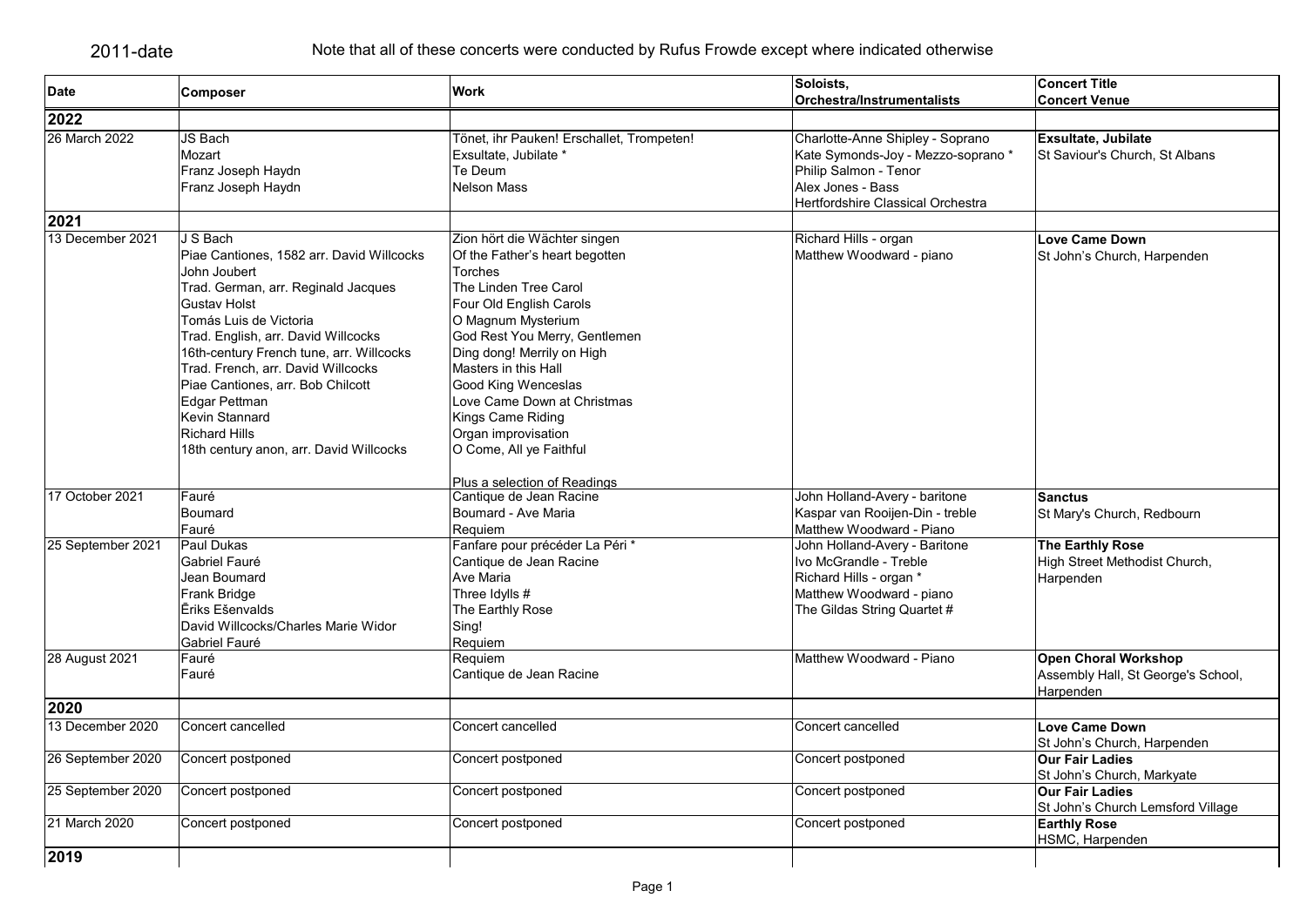|                  |                                             |                                           | Soloists.                           | <b>Concert Title</b>                   |
|------------------|---------------------------------------------|-------------------------------------------|-------------------------------------|----------------------------------------|
| Date             | Composer                                    | <b>Work</b>                               | Orchestra/Instrumentalists          | <b>Concert Venue</b>                   |
| 16 December 2019 | C15 French Franciscan, arr. David Willcocks | O come, O come, Emmanuel                  | Richard Hills - Organ               | <b>Wynter Wakeneth</b>                 |
|                  | Boris Ord                                   | Adam lay ybounden                         | Matthew Woodward - Piano *          | St John's Church, Harpenden            |
|                  | <b>Richard Rodney Bennett</b>               | <b>Richard Rodney Bennett</b>             |                                     |                                        |
|                  | Piae Cantiones, arr. David Willcocks        | Of the Father's heart begotten            |                                     |                                        |
|                  | Old Basque Noel, arr. Edgar Pettman         | Saw A Maiden                              |                                     |                                        |
|                  | Patrick Hadley                              | I sing of a maiden                        |                                     |                                        |
|                  | Walton                                      | All this time                             |                                     |                                        |
|                  | Piae Cantiones, arr. David Willcocks        | Unto us is born a Son                     |                                     |                                        |
|                  | Annon. Trad German 1360 arr. Holst          | Personent Hodie                           |                                     |                                        |
|                  | <b>Franz Liszt</b>                          | Weihnachtsbaum (excerpt) *                |                                     |                                        |
|                  | John Goss arr. David Willcocks              | See amid the winter's snow                |                                     |                                        |
|                  | C14 arr. Willcocks                          | Resonemus Laudibus                        |                                     |                                        |
|                  | English C16                                 | <b>Coventry Carol</b>                     |                                     |                                        |
|                  | Praetorius, arr. Willcocks                  | Come thou redeemer of the earth           |                                     |                                        |
|                  | <b>Richard Hills</b>                        | Organ Improvisation                       |                                     |                                        |
|                  | <b>William Mathias</b>                      | Sir Christemas                            |                                     |                                        |
|                  | Felix Mendelssohn, arr. David Willcocks     | Hark! the herald angels sing              |                                     |                                        |
|                  |                                             | Plus a selection of Readings              |                                     |                                        |
| 12 October 2019  | <b>Britten</b>                              | Fanfare for St Edmundsbury                | Charlotte-Anne Shipley - Soprano    | A Sea Symphony                         |
|                  | <b>Britten</b>                              | Dawn and Sunday Morning from Peter Grimes | Morgan Pearse - Baritone            | Cathedral and Abbey Church of St Alban |
|                  | Jonathan Dove                               | Three Seaside Postcards                   | The Hardynge Choir                  |                                        |
|                  | Vaughan Williams                            | A Sea Symphony                            | Radlett Choral Society              |                                        |
|                  |                                             |                                           | St Albans Chamber Choir             |                                        |
|                  |                                             | St Cecilia Festival Society Concert       | Vivamus                             |                                        |
|                  |                                             |                                           | Massed Children's Choir from across |                                        |
|                  |                                             |                                           | Hertfordshire                       |                                        |
|                  |                                             |                                           | St Albans Symphony Orchestra        |                                        |
| 06 April 2019    | Rossini                                     | Petite Messe Solennelle                   | Charlotte-Anne Shipley - Soprano    | <b>Petite Messe Solennelle</b>         |
|                  |                                             |                                           | Jennifer Westwood - Mezzo-soprano   | High Street Methodist Church,          |
|                  |                                             |                                           | Martin Hindmarsh - Tenor            | Harpenden                              |
|                  |                                             |                                           | James Gower - Bass                  |                                        |
|                  |                                             |                                           | Matthew Woodward - Piano            |                                        |
|                  |                                             |                                           | Linden Innes-Hopkins - Piano        |                                        |
|                  |                                             |                                           | Martin Ford - Harmonium             |                                        |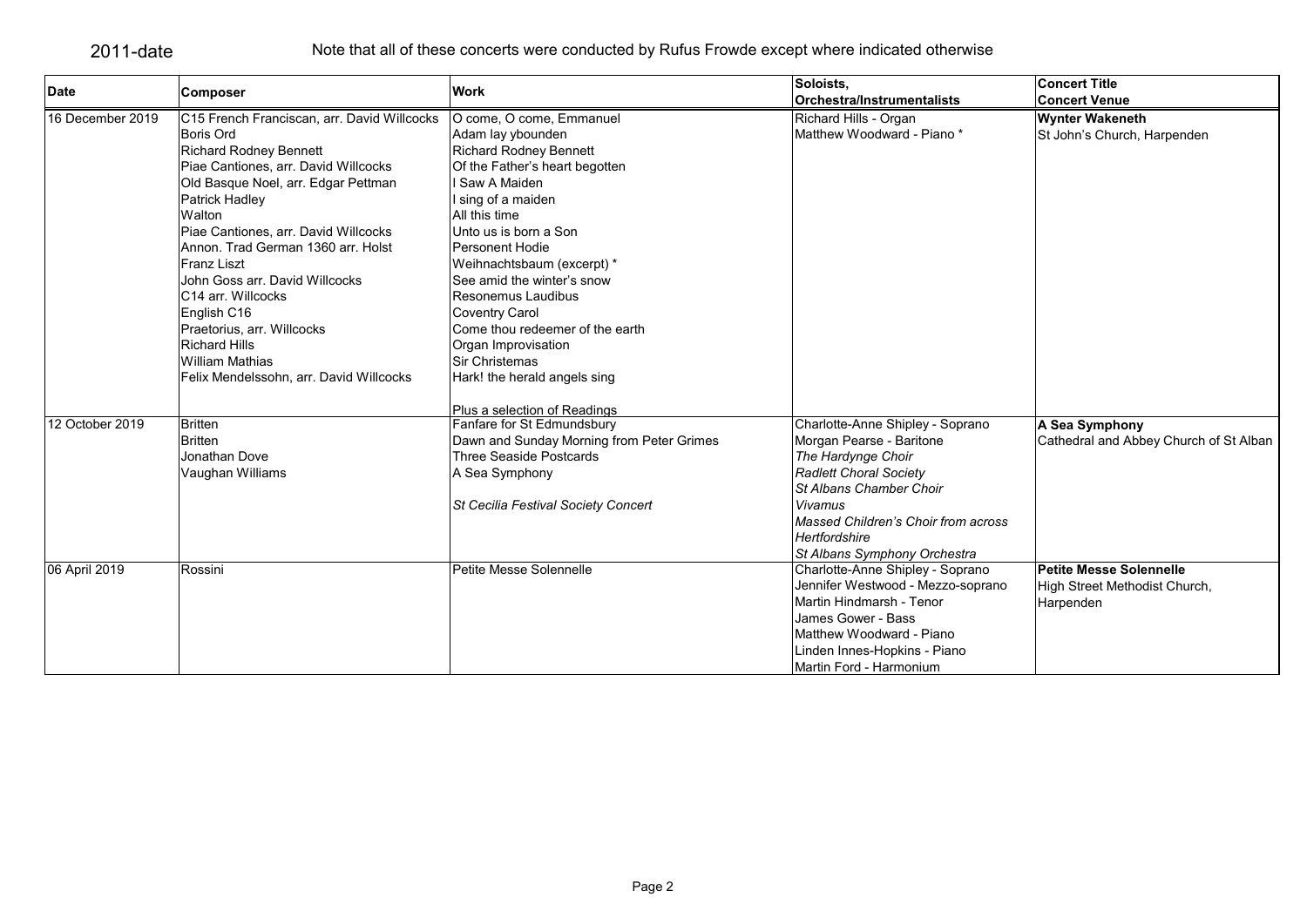| <b>Date</b>      | <b>Composer</b>                           | <b>Work</b>                                        | Soloists,<br><b>Orchestra/Instrumentalists</b> | <b>Concert Title</b><br><b>Concert Venue</b> |
|------------------|-------------------------------------------|----------------------------------------------------|------------------------------------------------|----------------------------------------------|
| 2018             |                                           |                                                    |                                                |                                              |
| 17 December 2018 | <b>Philip Hayes</b>                       | Ubi Sunt Gaudia                                    | Richard Hills - Organ                          | Wassail                                      |
|                  | R. Vaughan Williams                       | We've been a while a-wandering                     | Matthew Woodward - Piano                       | St John's Church, Harpenden                  |
|                  | Piae Cantiones, 1582 arr. David Willcocks | Unto us is born a Son                              |                                                |                                              |
|                  | Trad English, arr. R. Vaughan Williams    | Gloucestershire Wassail                            |                                                |                                              |
|                  | Trad English, arr. Reginald Jacques       | The Holly and the Ivy                              |                                                |                                              |
|                  | Trad English, arr. John Rutter            | Past three o'clock                                 |                                                |                                              |
|                  | Trad English, arr. John Rutter            | Down in Yon Forest                                 |                                                |                                              |
|                  | Trad English, arr. David Willcocks        | God Rest You Merry, Gentlemen                      |                                                |                                              |
|                  | Trad English, arr. Elizabeth Poston       | The Boar's Head Carol                              |                                                |                                              |
|                  | Trad English, arr. David Willcocks        | The Cherry Tree Carol                              |                                                |                                              |
|                  | 16th-century French tune, arr. Willcocks  | Ding dong! Merrily on High                         |                                                |                                              |
|                  | Trad English, arr. John Rutter            | Here we come a-wassailing                          |                                                |                                              |
|                  | Piae Cantiones, arr. Reginald Jacques     | Good King Wenceslas                                |                                                |                                              |
|                  | Trad English, arr. John Rutter            | The Twelve Days of Christmas                       |                                                |                                              |
|                  | Trad West Country Carol, arr. AWarrell    | We wish you a merry Christmas                      |                                                |                                              |
|                  | <b>Richard Hills</b>                      | Organ improvisation                                |                                                |                                              |
|                  | 18th century anon, arr David Willcocks    | O Come, All ye Faithful                            |                                                |                                              |
|                  |                                           | Plus a selection of Readings                       |                                                |                                              |
| 06 October 2018  | Nathan Daughtrey                          | Sizzle!                                            | Ildiko Allen - Soprano                         | <b>Carmina Burana</b>                        |
|                  | Schubert                                  | Licht und Liebe D352 (1816)                        | Dotor Mortin Tonor                             | The CondDit Theatre                          |
| 17 March 2018    | Haydn                                     | Introduzione: Maestoso ed adagio                   | Charlotte-Anne Shipley - Soprano               | <b>Stabat Mater</b>                          |
|                  |                                           | (The Seven Last Words of Our Saviour on the Cross) | Kate Symonds-Joy - Contralto                   | High Street Methodist Church,                |
|                  | Schubert                                  | Mass in G. D167                                    | lGraham Neal - Tenor                           | Harpenden                                    |
|                  | Haydn                                     | <b>Stabat Mater</b>                                | John Holland-Avery - Baritone                  |                                              |
|                  |                                           |                                                    | lPaean Orchestra                               |                                              |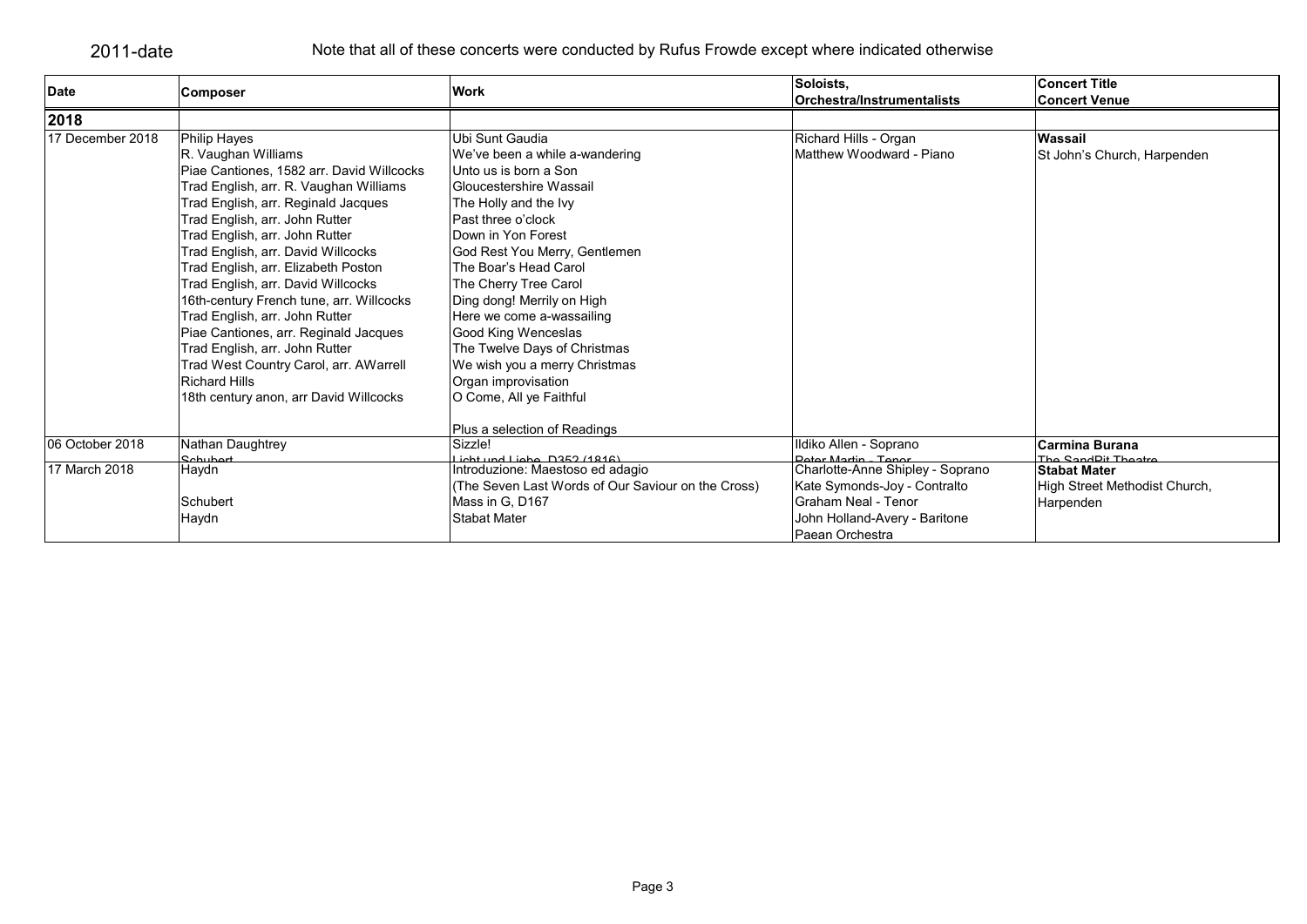| <b>Date</b>      | <b>Composer</b>                            | Work                                          | Soloists,                           | <b>Concert Title</b>                   |
|------------------|--------------------------------------------|-----------------------------------------------|-------------------------------------|----------------------------------------|
|                  |                                            |                                               | Orchestra/Instrumentalists          | <b>Concert Venue</b>                   |
| 2017             |                                            |                                               |                                     |                                        |
| 18 December 2017 | H. J. Gauntlett, harmonised by A.H. Mann   | Once in Royal David's City                    | Matthew Woodward - Piano            | Nine Lessons and Carols                |
|                  | John Joubert                               | <b>Torches</b>                                | Richard Hills - Organ *             | St John's Church, Harpenden            |
|                  | Boris Ord                                  | Adam lay ybounden                             |                                     |                                        |
|                  | J S Bach                                   | Zion hört die Wächter singen                  |                                     |                                        |
|                  | EnglishTrad arranged by David Willcocks    | Sussex Carol                                  |                                     |                                        |
|                  | Trad English tune arr. Vaughan Williams    | O Little Town of Bethlehem                    |                                     |                                        |
|                  | John Tavener                               | The Lamb                                      |                                     |                                        |
|                  | Arr. John Rutter                           | Sans Day Carol                                |                                     |                                        |
|                  | Original tune 1591                         | <b>Coventry Carol</b>                         |                                     |                                        |
|                  | John Rutter                                | Shepherd's Pipe Carol Choir                   |                                     |                                        |
|                  | Este's Psalter, 1592. Desc. by D Willcocks | While Shepherds Watched their Flocks by Night |                                     |                                        |
|                  | C16 French harmonised by Charles Wood      | Ding Dong Merrily on High Choir               |                                     |                                        |
|                  | Composer unknown (probably C18)            | O Come All Ye Faithful (Adeste Fideles)       |                                     |                                        |
|                  | Mendelssohn. Descant by D Willcocks        | Hark the Herald Angels Sing                   |                                     |                                        |
|                  | J S Bach                                   | In Dulci Jubilo (BWV 729) *                   |                                     |                                        |
|                  |                                            | Plus a selection of Readings                  |                                     |                                        |
| 14 October 2017  | Shostakovich                               | October                                       | Eldrydd Cynan Jones - Soprano       | <b>The Bells</b>                       |
|                  | Rachmaninoff                               | The Bells                                     | Geraint Dodd - Tenor                | Cathedral and Abbey Church of St Alban |
|                  | <b>Borodin</b>                             | <b>Polovtsian Dances</b>                      | Jeremy White - Bass                 |                                        |
|                  | Tchaikovsky                                | 1812 Overture (Choral version)                | The Hardynge Choir                  |                                        |
|                  |                                            |                                               | <b>Radlett Choral Society</b>       |                                        |
|                  |                                            | St Cecilia Festival Society Concert           | St Albans Chamber Choir             |                                        |
|                  |                                            |                                               | <b>St Albans Symphony Orchestra</b> |                                        |
|                  |                                            |                                               | John Gibbons - Conductor            |                                        |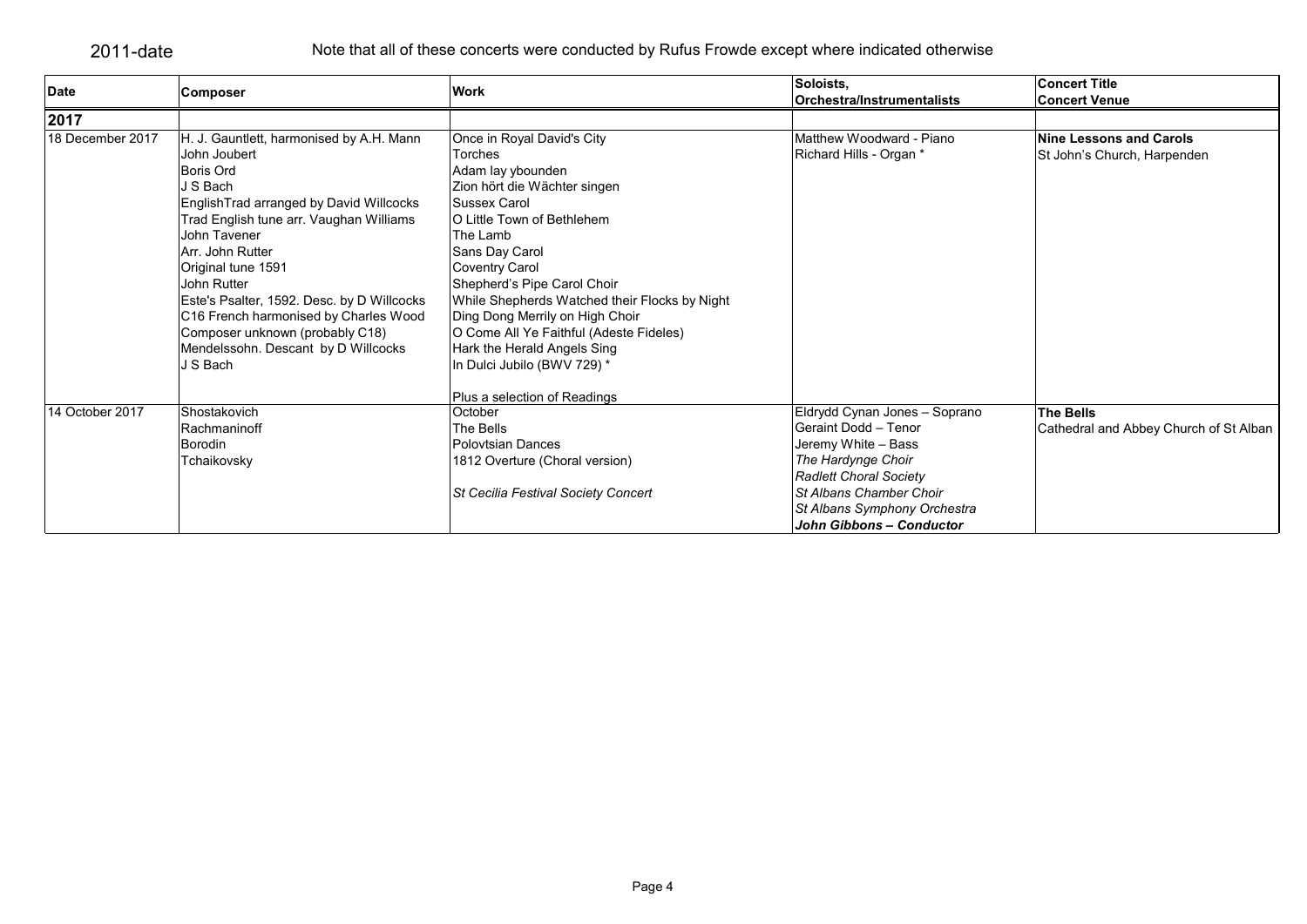| <b>Date</b>                           | Composer                                  | <b>Work</b>                                     | Soloists,                              | <b>Concert Title</b>              |
|---------------------------------------|-------------------------------------------|-------------------------------------------------|----------------------------------------|-----------------------------------|
|                                       |                                           |                                                 | Orchestra/Instrumentalists             | <b>Concert Venue</b>              |
| 10 June 2017                          | Malcolm Arnold, arr. Reizenstein          | English Dance, Set 1, no.2 *                    | Matthew Woodward - Piano *             | <b>Songs and Cries</b>            |
| 18 March 2017                         | Dhilin Long<br>Handel                     | Four Shakespeare Lyrics                         | Alicia Chaffey Piano*                  | Equidan Hall Pathometod Harnandon |
|                                       |                                           | The King Shall Rejoice                          | Ildikó Allen - Soprano                 | <b>The King Shall Rejoice</b>     |
|                                       | Boyce                                     | Symphony No. 1                                  | Bimbi Shaw-Cotterill - Alto            | High Street Methodist Church,     |
|                                       | Carter                                    | Musick's Jubilee                                | Martin Hindmarsh -Tenor                | Harpenden                         |
|                                       | <b>Handel</b>                             | Dettingen Te Deum                               | Angus McPhee - Bass                    |                                   |
|                                       |                                           |                                                 | The Paean Orchestra                    |                                   |
| $2016 - 50$ <sup>th</sup> Anniversary |                                           |                                                 |                                        |                                   |
| 10 December 2016                      | <b>Britten</b>                            | St Nicolas Cantata                              | St Nicolas - Philip Salmon (Tenor)     | <b>St Nicolas Cantata</b>         |
|                                       | Michael Praetorius, arr. David Willcocks  | Come, Thou Redeemer of the Earth                | Pickled Boys - Sebastian Boxall,       | St Nicholas Church,               |
|                                       | Trad'nl French carol arr. David Willcocks | Masters in this Hall                            | Jack Hadley,                           | Harpenden                         |
|                                       | Trad'nl French carol arr. David Willcocks | Quelle est cette odeur agréable?                | Cheuk-Hei Ma                           |                                   |
|                                       | John Ireland                              | The Holy Boy                                    | Matthew Woodward - Piano               |                                   |
|                                       | William Mathias                           | Sir Christèmas                                  | Richard Hills - Organ                  |                                   |
|                                       | Trad'nl Czech carol arr. David Willcocks  | Rocking                                         | Young singers from Abbot's Hill School |                                   |
|                                       | Trad'nl English tune arr. Arthur Sullivan | It came upon the midnight clear                 | and other local schools.               |                                   |
|                                       | <b>Richard Hills</b>                      | Improvised Organ Solo                           | The Paean Ensemble                     |                                   |
|                                       | Sasha Johnson Manning                     | <b>Ring Out, Wild Bells</b> (First performance) |                                        |                                   |
|                                       | Mendelssohn, descant by David Willcocks   | Hark the Herald Angels Sing                     |                                        |                                   |
|                                       |                                           | Plus a selection of Readings                    |                                        |                                   |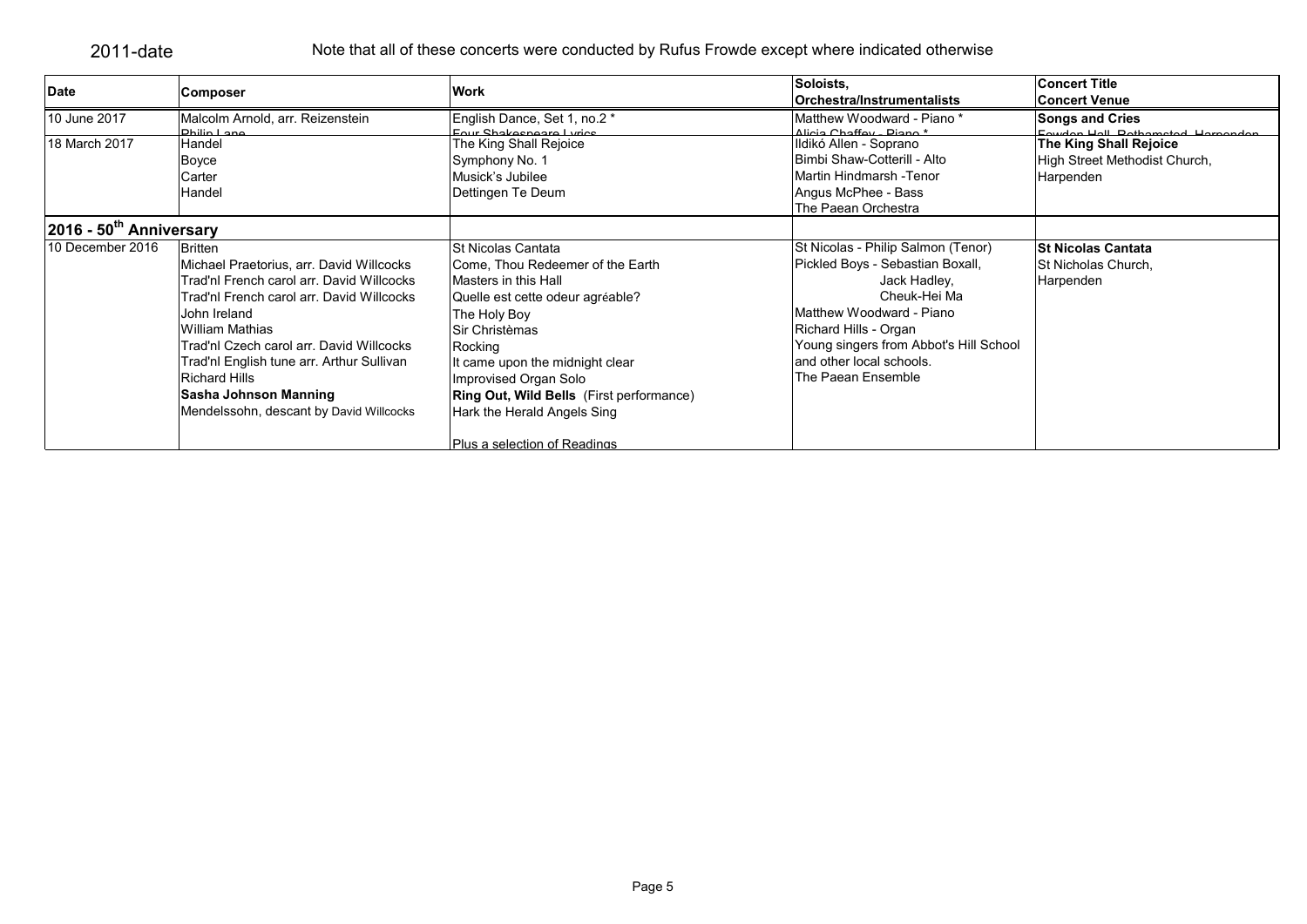| <b>Date</b>      | <b>Composer</b>                         | <b>Work</b>                             | Soloists,                                     | <b>Concert Title</b>                                   |
|------------------|-----------------------------------------|-----------------------------------------|-----------------------------------------------|--------------------------------------------------------|
|                  |                                         |                                         | Orchestra/Instrumentalists                    | <b>Concert Venue</b>                                   |
| 02 July 2016     | <b>Bill Holman</b>                      | The Opener                              | Charlotte-Anne Shipley - Soprano              | <b>Sacred Jazz</b>                                     |
| 19 March 2016    | Nevender L'Estr<br>Haydn                | Dravers for Degre<br>The Creation       | Will Rortlett Dione<br>Ildiko Allen - Soprano | <u>Liab Ctroot Mothodiet Ch</u><br><b>The Creation</b> |
|                  |                                         |                                         | Bimbi Shaw-Cotterill - Alto                   | High Street Methodist Church,                          |
|                  |                                         |                                         | Philip Salmon - Tenor                         | Harpenden                                              |
|                  |                                         |                                         | John Holland-Avery - Bass                     |                                                        |
|                  |                                         |                                         | The Paean Ensemble                            |                                                        |
| 2015             |                                         |                                         |                                               |                                                        |
| 14 December 2015 | Franz X. Gruber                         | <b>Stille Nacht</b>                     | Matthew Woodward - Piano *                    | <b>Desert Island Carols</b>                            |
|                  | Piae Cantiones, arr. David Willcocks    | Of the Father's heart begotten          | Joseph Beech - Organ #                        | St John's Church, Harpenden                            |
|                  | Tchaikovsky                             | The Crown of Roses                      | Ryan Linham - Trumpet ^                       |                                                        |
|                  | Piae Cantiones, arr. David Willcocks    | Unto us is born a Son                   | Rufus Frowde *                                |                                                        |
|                  | Adolphe Adam                            | O Holy Night - Trumpet solo ^           |                                               |                                                        |
|                  | <b>Berlioz</b>                          | The Shepherds' Farewell                 |                                               |                                                        |
|                  | Peter Warlock                           | Bethlehem Down                          |                                               |                                                        |
|                  | Trad English adapted by Arthur Sullivan | It came upon the midnight clear         |                                               |                                                        |
|                  | G.F. Handel                             | For unto us a child is born             |                                               |                                                        |
|                  | G.F. Handel                             | Pastoral Symphony - Organ solo #        |                                               |                                                        |
|                  | arr. David Willcocks                    | See amid the winter's snow              |                                               |                                                        |
|                  | C16 French tune, harm'zd Charles Wood   | Ding dong! Merrily on High              |                                               |                                                        |
|                  | arr. John Rutter                        | Sans Day Carol                          |                                               |                                                        |
|                  | <b>Gustav Holst</b>                     | In the bleak midwinter                  |                                               |                                                        |
|                  | Old German tune, harmonized J.S. Bach   | O Little One Sweet                      |                                               |                                                        |
|                  | Leroy Anderson, arr. Michael Edwards    | Sleigh Ride - Piano duet *              |                                               |                                                        |
|                  | Sasha Johnson Manning                   | Blow, blow thou winter wind             |                                               |                                                        |
|                  | J.S. Bach                               | In Dulci Jubilo, BWV 729 - Organ solo # |                                               |                                                        |
|                  | Mendelssohn, arr. David Willcocks       | Hark! the herald angels sing            |                                               |                                                        |
|                  |                                         | Plus a selection of Readings            |                                               |                                                        |
| 31 October 2015  | Dvořák                                  | Requiem, Op 89                          | Geraldine McGreevy - Soprano                  | Dvořák - Requiem                                       |
|                  |                                         |                                         | Clare McCaldin - Mezzo-soprano                | Cathedral and Abbey Church of St Alban                 |
|                  |                                         | St Cecilia Festival Society Concert     | Mark Wilde - Tenor                            |                                                        |
|                  |                                         |                                         | Jeremy White - Bass                           |                                                        |
|                  |                                         |                                         | The Hardynge Choir                            |                                                        |
|                  |                                         |                                         | Radlett Choral Society                        |                                                        |
|                  |                                         |                                         | St Albans Chamber Choir                       |                                                        |
|                  |                                         |                                         | St Albans Symphony Orchestra                  |                                                        |
|                  |                                         |                                         | <b>Alex Flood - Conductor</b>                 |                                                        |
| 28 March 2015    | Elgar                                   | Give unto the Lord, Op. 74              | Louisa Haggerty - Soprano                     | The Lark Ascending                                     |
|                  | لملمممك                                 | Organ Concerto No. 13 in E maior        | Karl Cietzmann Countertener                   | <b>Ligh Ctroot Mothodiet Church</b>                    |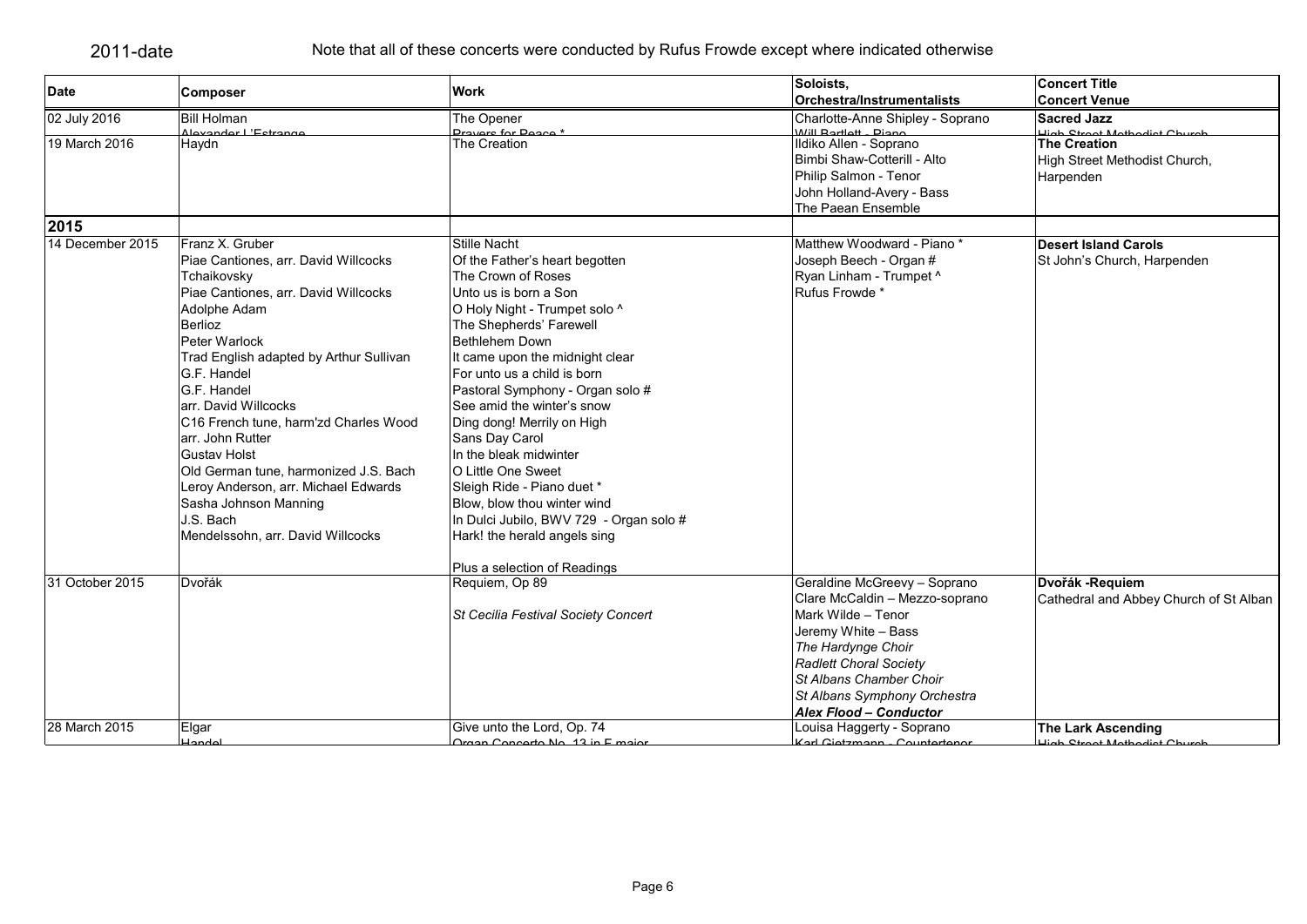| <b>Date</b>      | Composer                          | <b>Work</b>                                                | Soloists,                                                                                                                                           | <b>Concert Title</b>                                  |
|------------------|-----------------------------------|------------------------------------------------------------|-----------------------------------------------------------------------------------------------------------------------------------------------------|-------------------------------------------------------|
|                  |                                   |                                                            | <b>Orchestra/Instrumentalists</b>                                                                                                                   | <b>Concert Venue</b>                                  |
| 24 January 2015  | Mozart                            | Requiem<br>St Cecilia Festival Society Bring and Sing      | Laura Hicks: Soprano<br>Libby Godlee: Alto<br>Oli Martin-Smith: Tenor<br>Ed White: Bass                                                             | United Reform Church, Homewood Rd<br><b>St Albans</b> |
|                  |                                   |                                                            | The Hardynge Choir<br><b>Radlett Choral Society</b><br>St Albans Chamber Choir<br>St Albans Symphony Orchestra<br><b>Alexander Flood: Conductor</b> |                                                       |
| 2014             |                                   |                                                            |                                                                                                                                                     |                                                       |
| 15 December 2014 | Giovanni Gabrieli                 | Canzoni Per Sonar: Canzon I, "La Spiritata" *              | § Roger Carter - Organ                                                                                                                              | A Venetian Christmas                                  |
|                  | Anon<br>HJ Gauntlett/AH Mann      | Hymnus: Praeter rerum seriem<br>Once in Royal David's City | Paean Brass Ensemble                                                                                                                                | St John's Church, Harpenden                           |
|                  | Antonio Vivaldi                   | Magnificat (excerpt)                                       |                                                                                                                                                     |                                                       |
|                  | Trad English ad Arthur Sullivan   | It Came Upon The Midnight Clear                            |                                                                                                                                                     |                                                       |
|                  | Monteverdi                        | Christe, adoramus te                                       |                                                                                                                                                     |                                                       |
|                  | Andrea Gabrieli                   | Ricercar Arioso (I) §                                      |                                                                                                                                                     |                                                       |
|                  | Monteverdi                        | Cantate Domino                                             |                                                                                                                                                     |                                                       |
|                  | Trad English arr. David Willcocks | God rest you merry, gentlemen                              |                                                                                                                                                     |                                                       |
|                  | Cipriano de Rore                  | Sub tuum praesiduum                                        |                                                                                                                                                     |                                                       |
|                  | Orazio Vecchi                     | O dulcis Jesu                                              |                                                                                                                                                     |                                                       |
|                  | Trad arr. Vaughan Williams        | O little town of Bethlehem                                 |                                                                                                                                                     |                                                       |
|                  | Giovanni Gabrieli                 | Canzon II a quattro *                                      |                                                                                                                                                     |                                                       |
|                  | Giovanni Gabrieli                 | O Magnum Mysterium                                         |                                                                                                                                                     |                                                       |
|                  | Anon                              | Dominus dixit ad me                                        |                                                                                                                                                     |                                                       |
|                  | Anon arr. David Willcocks         | O come, all ye faithful                                    |                                                                                                                                                     |                                                       |
|                  |                                   | Plus a selection of Readings                               |                                                                                                                                                     |                                                       |
| 18 October 2014  | Schubert                          | Magnificat, D486                                           | Jane Booth - Clarinet                                                                                                                               | Beethoven - Mass in C                                 |
|                  | Mozart                            | Clarinet Concerto, K.622                                   | Soraya Mafi - Soprano                                                                                                                               | Cathedral and Abbey Church of St Alban                |
|                  | Beethoven                         | Mass in C, Op.86                                           | Rose Setten - Mezzo-Soprano                                                                                                                         |                                                       |
|                  |                                   |                                                            | Nick Pritchard - Tenor                                                                                                                              |                                                       |
|                  |                                   | Joint Aeolian Singers & Hardynge Choir Concert             | Timothy Nelson - Bass                                                                                                                               |                                                       |
|                  |                                   |                                                            | Hertfordshire Classical Orchestra                                                                                                                   |                                                       |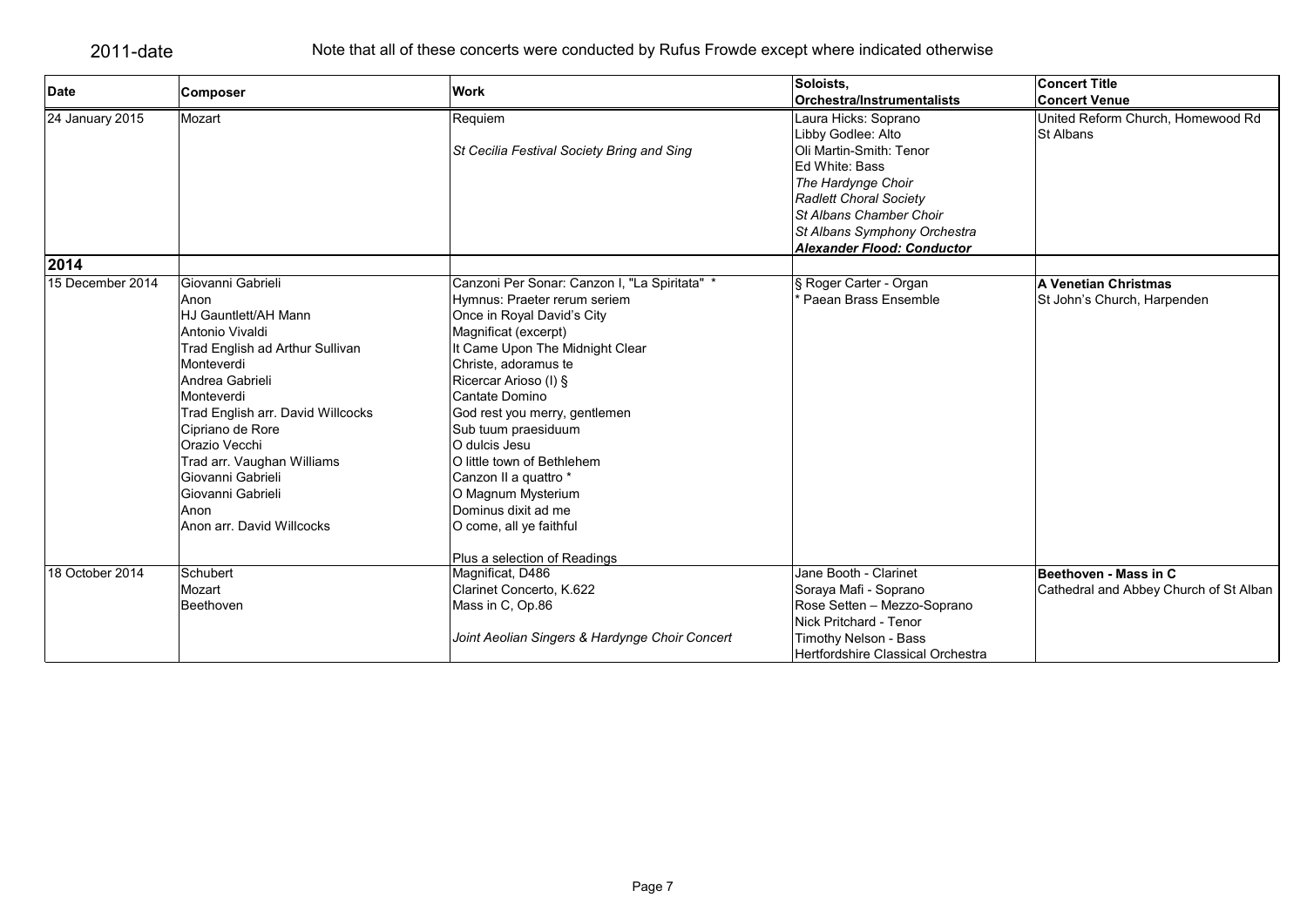| <b>Date</b>      |                                    | <b>Work</b>                                         | Soloists.                       | <b>Concert Title</b>                   |
|------------------|------------------------------------|-----------------------------------------------------|---------------------------------|----------------------------------------|
|                  | <b>Composer</b>                    |                                                     | Orchestra/Instrumentalists      | <b>Concert Venue</b>                   |
| 17 May 2014      | Mozart                             | Requiem in D minor, K.626                           | Jenny Bacon: Soprano            | High Street Methodist Church,          |
|                  |                                    |                                                     | Phillida Bannister: Contralto   | Harpenden                              |
|                  |                                    | <b>Bring and Sing</b>                               | <b>Graham Neal: Tenor</b>       |                                        |
|                  |                                    |                                                     | David Hansford: Bass            |                                        |
|                  |                                    |                                                     | Matthew Woodward: Piano         |                                        |
| 29 March 2014    | Haydn                              | Insanae et Vanae Curae                              | Bimbi Shaw-Cotterill: Soprano   | <b>Hear my Prayer</b>                  |
|                  | <b>Bruckner</b>                    | Three Motets - Pange lingua; Tota pulchra; Os justi | Karl Gietzmann: Alto            | High Street Methodist Church,          |
|                  | Martinů                            | Three Czech Dances - Obkročák; Dupák; Polka         | Rhys Bowden: Tenor              | Harpenden                              |
|                  | Mendelssohn                        | Hear my Prayer                                      | Angus McPhee: Bass              |                                        |
|                  | Dvořák                             | Mass in D, Op.86                                    | Martin Ford: Organ              |                                        |
|                  |                                    |                                                     | Matthew Woodward: Piano         |                                        |
| 2013             |                                    |                                                     |                                 |                                        |
| 16 December 2013 | Galician (arr. from Pedrell)       | Torches                                             | Richard Hills - Organ           | <b>World Carols</b>                    |
|                  | HJ Gauntlett/AH Mann               | Once in Royal David's City                          | Max Bronstein - Trumpet         | St John's Church, Harpenden            |
|                  | Dutch: harm. Charles Wood          | King Jesus hath a Garden                            |                                 |                                        |
|                  | Normandy: arr. R. Jacques          | Away in a Manger                                    |                                 |                                        |
|                  | English: arr. David Willcocks      | The First Nowell                                    |                                 |                                        |
|                  | Czech: arr. by M Sargent           | <b>Zither Carol</b>                                 |                                 |                                        |
|                  | Polish: arr. David Willcocks       | Infant Holy, Infant Lowly                           |                                 |                                        |
|                  | English: adptd. A. Sullivan        | It Came Upon The Midnight Clear                     |                                 |                                        |
|                  | G.F. Handel                        | Eternal Source of Light Divine - Trumpet solo       |                                 |                                        |
|                  | Bohemian: arr. C.H. Trevor         | The Angels and the Shepherds                        |                                 |                                        |
|                  | American: arr. W. Walker           | Ye Nations All, On You I Call                       |                                 |                                        |
|                  | Piae Cantiones, arr. D. Willcocks. | Unto Us Is Born A Son                               |                                 |                                        |
|                  | Collected in Louisiana             | Poor li'l Jesus                                     |                                 |                                        |
|                  | <b>Richard Hills</b>               | Improvised Medley on Christmas Carols               |                                 |                                        |
|                  | Australian: William G. James       | Carol of the Birds                                  |                                 |                                        |
|                  | Huron Indians: arr. W. Llewellyn   | <b>Huron Carol</b>                                  |                                 |                                        |
|                  | Mendelssohn: arr. David Willcocks  | Hark! The Herald Angels Sing                        |                                 |                                        |
|                  |                                    | Plus a selection of Readings                        |                                 |                                        |
| 26 October 2013  | Messiaen                           | L'Ascension                                         | Geraldine McGreevy - Soprano    | Cathedral and Abbey Church of St Alban |
|                  | <b>Brahms</b>                      | Ein deutsches Requiem                               | David Stout - Baritone          |                                        |
|                  |                                    |                                                     | The Hardynge Choir              |                                        |
|                  |                                    | St Cecilia Festival Society Concert                 | <b>Radlett Choral Society</b>   |                                        |
|                  |                                    |                                                     | St Albans Chamber Choir         |                                        |
|                  |                                    |                                                     | St Albans Symphony Orchestra    |                                        |
|                  |                                    |                                                     | <b>Biorn Bantock: Conductor</b> |                                        |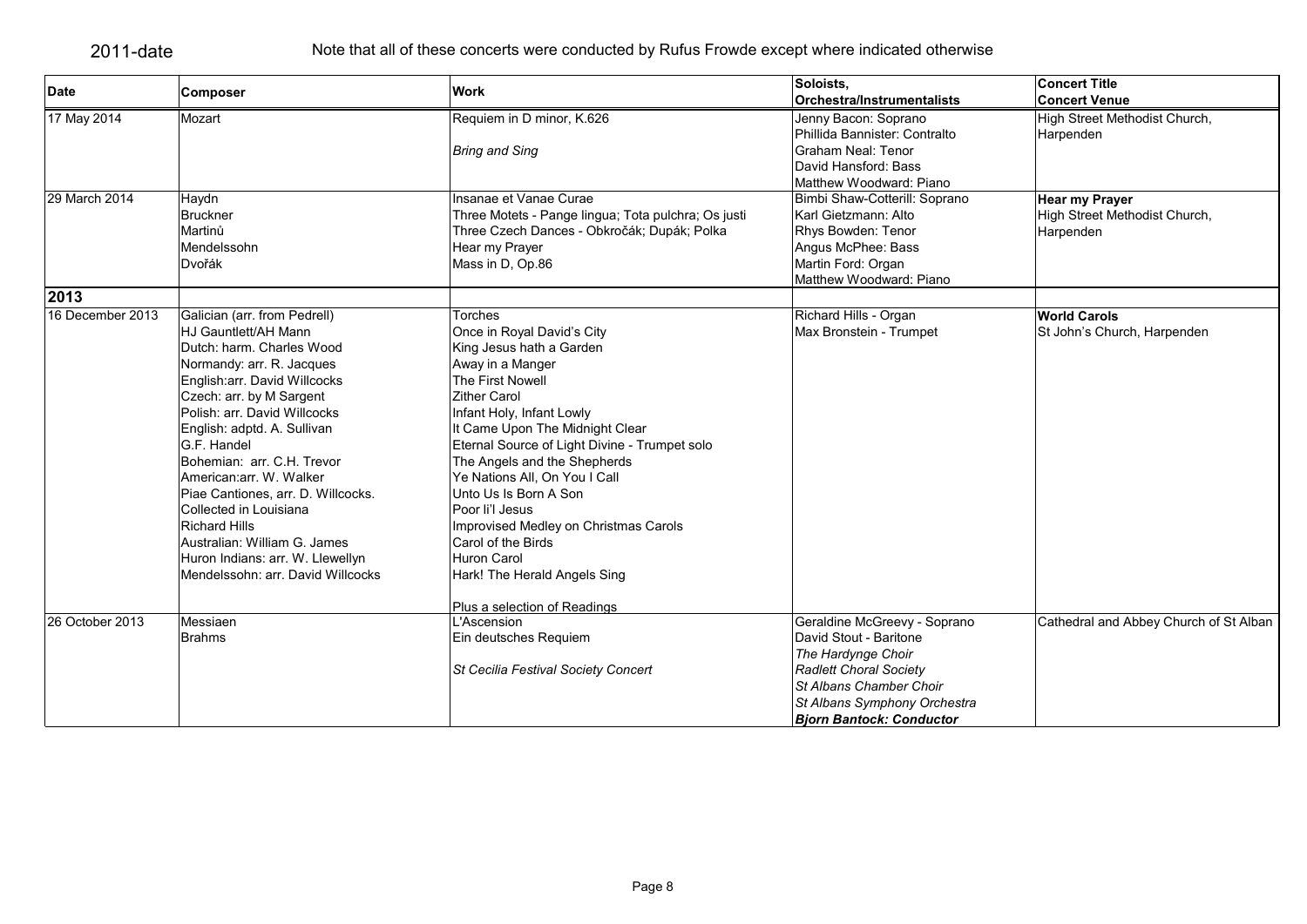| <b>Date</b>      | <b>Composer</b>            | <b>Work</b>                                | Soloists.                                                | <b>Concert Title</b>                                  |
|------------------|----------------------------|--------------------------------------------|----------------------------------------------------------|-------------------------------------------------------|
|                  |                            |                                            | <b>Orchestra/Instrumentalists</b>                        | <b>Concert Venue</b>                                  |
| 16 March 2013    | J.S. Bach                  | O Jesu Christ, meins Lebens Licht          | Charlotte-Anne Shipley: Soprano                          | Gloria                                                |
|                  | Vivaldi                    | <b>Stabat Mater</b>                        | Kate Symonds-Joy: Mezzo Soprano                          | High Street Methodist Church,                         |
|                  | J.S. Bach                  | Jesus Bleibet meine Freude                 | Edward Shaw: Tenor                                       | Harpenden                                             |
|                  | Dietrich Buxtehude         | Magnificat                                 | James Quitman: Bass                                      |                                                       |
|                  | Vivaldi                    | Gloria                                     | PAEAN Consort                                            |                                                       |
| 09 February 2013 | Rutter                     | Requiem                                    | Helen-Julie Johnson - Soprano                            | United Reform Church, Homewood Rd<br><b>St Albans</b> |
|                  |                            |                                            | The Hardynge Choir                                       |                                                       |
|                  |                            | St Cecilia Festival Society Bring and Sing | <b>Radlett Choral Society</b><br>St Albans Chamber Choir |                                                       |
|                  |                            |                                            | St Albans Symphony Orchestra                             |                                                       |
|                  |                            |                                            |                                                          |                                                       |
| 2012             |                            |                                            | <b>Bjorn Bantock: Conductor</b>                          |                                                       |
| 17 December 2012 |                            |                                            |                                                          |                                                       |
|                  |                            | Hodie Christus natus est                   | Richard Hills - Organ                                    | A Medieval Christmas                                  |
|                  | Piae Cantiones (1582)      | Gaudete                                    | Gill Hicks - Trumpet                                     | St John's Church, Harpenden                           |
|                  | Irish C14                  | Angelus ad Virginem                        |                                                          |                                                       |
|                  | <b>Bob Chilcott</b>        | Nova, Nova!                                |                                                          |                                                       |
|                  | <b>Herbert Howells</b>     | A Spotless Rose                            |                                                          |                                                       |
|                  | English, C18 arr. Wilcocks | Lo! He comes with clouds                   |                                                          |                                                       |
|                  | Anon., c.1420              | There is no rose                           |                                                          |                                                       |
|                  | German, 1360               | Sing aloud on this day! (Personent hodie)  |                                                          |                                                       |
|                  | German, C14                | <b>Quem Pastores</b>                       |                                                          |                                                       |
|                  | Este's Psalter (1592)      | While shepherds watched their flocks       |                                                          |                                                       |
|                  | Piae Cantiones (1582)      | Good King Wenceslas                        |                                                          |                                                       |
|                  | <b>Richard Hills</b>       | Improvised Medley on Christmas Carols      |                                                          |                                                       |
|                  | German Medieval Carol      | In dulci Jubilo                            |                                                          |                                                       |
|                  | Sasha Johnson Manning      | Blow, Blow Thou Winter Wind                |                                                          |                                                       |
|                  |                            | Plus a selection of Readings               |                                                          |                                                       |
| 10 November 2012 | <b>Howells</b>             | A Hymn for St Cecilia                      | Katherine Boyce - Soprano                                | <b>The Hardynge Seasons</b>                           |
|                  | Vivaldi                    | Violin Concerto (Autumn)                   | Rhys Bowden - Tenor                                      | High Street Methodist Church,                         |
|                  | Sasha Johnson Manning      | The Hardynge Seasons *                     | Alberto Vidal - Violin                                   | Harpenden                                             |
|                  | Handel                     | Ode for St. Cecilia's Day                  | Matthew Woodward - Piano                                 |                                                       |
|                  |                            |                                            | <b>PAEAN Consort</b>                                     |                                                       |
|                  |                            | * World premiere performance               |                                                          |                                                       |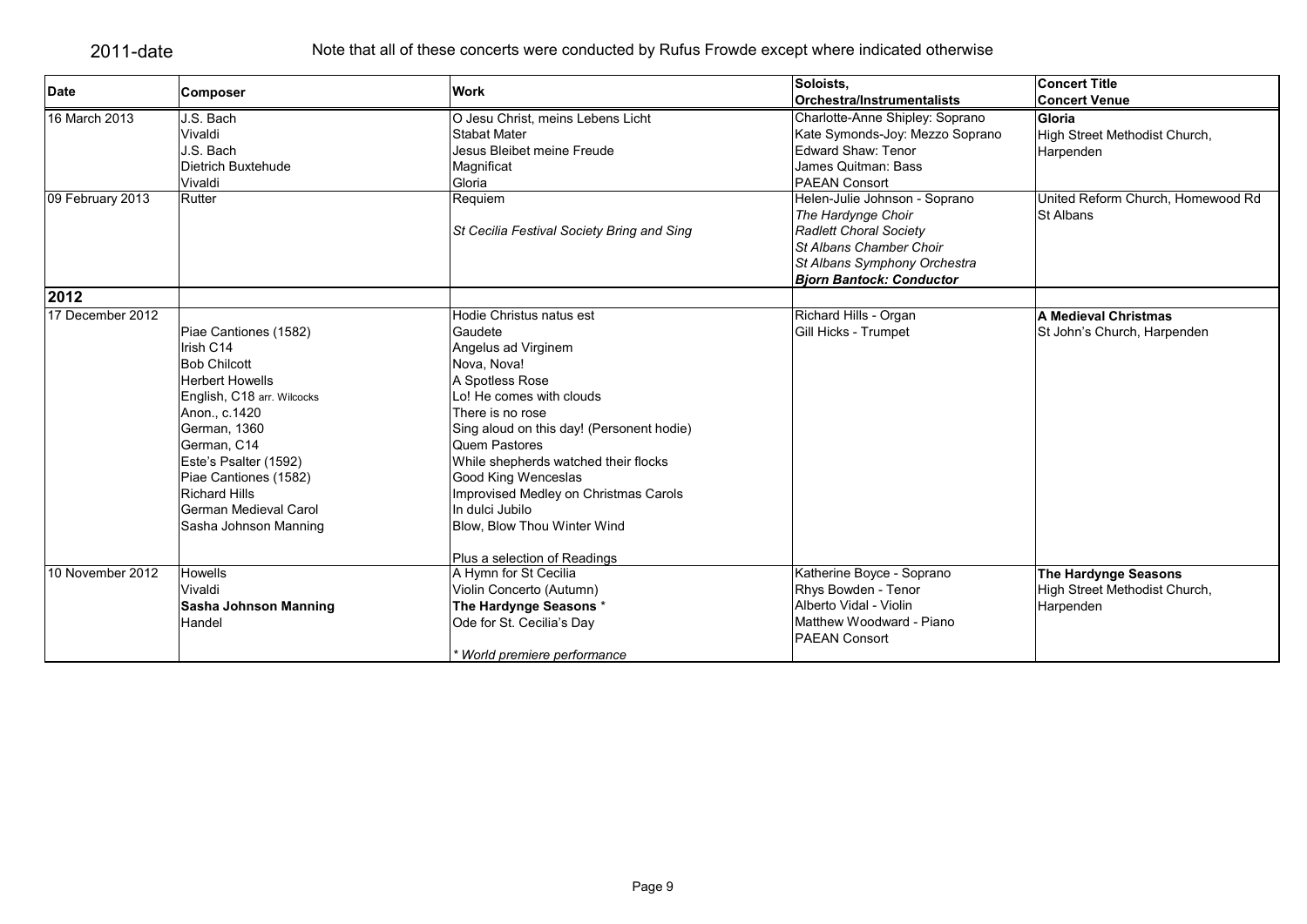| <b>Date</b>      | Composer                  | <b>Work</b>                                                                              | Soloists,                                                        | <b>Concert Title</b>          |
|------------------|---------------------------|------------------------------------------------------------------------------------------|------------------------------------------------------------------|-------------------------------|
|                  |                           |                                                                                          | <b>Orchestra/Instrumentalists</b>                                | <b>Concert Venue</b>          |
| 23rd June 2012   | George Gershwin           | Sweet and Low-Down - piano duet *                                                        | Fini Bearman - Jazz Singer                                       | <b>Anything Goes</b>          |
|                  |                           | I got rhythm - arr. Christopher Clapham                                                  | Richard Hills - Jazz Organist<br>Paul Burden - Bass              | High Street Methodist Church, |
|                  |                           | S'wonderful - arr. David Blackwell                                                       |                                                                  | Harpenden                     |
|                  |                           | Promenade (Walking the dog) - piano duet *                                               | Gordon Livesey - Drums                                           |                               |
|                  |                           | My man's gone now - arr. Charles Beale                                                   |                                                                  |                               |
|                  |                           | I love you Porgy - Vocal solo (from Porgy and Bess)                                      | <sup>*</sup> Piano duets: Richard Hills &<br><b>Rufus Frowde</b> |                               |
|                  |                           | There's a boat - Vocal solo (from Porgy and Bess)<br>Summertime - arr. Roderick Williams |                                                                  |                               |
|                  |                           | Drifting Along with the Tide - piano duet *                                              | <b>8 Richard Hills</b>                                           |                               |
|                  |                           |                                                                                          |                                                                  |                               |
|                  | Cole Porter               | Night and day - arr. Andrew Carter                                                       |                                                                  |                               |
|                  |                           | Begin the Beguine - arr. Andrew Carter                                                   |                                                                  |                               |
|                  |                           | Let's do it - arr. David Blackwell                                                       |                                                                  |                               |
|                  |                           | Miss Otis Regrets - arr. Martin Pickard                                                  |                                                                  |                               |
|                  |                           | Vocal solos: -                                                                           |                                                                  |                               |
|                  |                           | Everything I love, Easy to love, I get a kick out of you                                 |                                                                  |                               |
|                  |                           |                                                                                          |                                                                  |                               |
|                  | Duke Ellington            | Improvised organ solo of six Ellington numbers: - §                                      |                                                                  |                               |
|                  |                           | It don't mean a thing, Caravan, Satin Doll                                               |                                                                  |                               |
|                  |                           | Mood Indigo, Take the A train, Sophisticated Lady                                        |                                                                  |                               |
|                  |                           | I'm beginning to See the Light - #                                                       |                                                                  |                               |
|                  | Notes:                    | Piano roll performance by George Gershwin -                                              |                                                                  |                               |
|                  |                           | transcribed by George Litterst                                                           |                                                                  |                               |
|                  |                           | # Harry James, Duke Ellington, Johnny Hodges and                                         |                                                                  |                               |
|                  |                           | Don George, arr. Berty Rice                                                              |                                                                  |                               |
| 31st March 2012  |                           |                                                                                          | Sylvie Bedouelle: Mezzo-soprano                                  |                               |
|                  | Parry<br>William Walton   | I was glad                                                                               | <b>Michael Davis: Baritone</b>                                   | An English Serenade           |
|                  |                           | Crown Imperial                                                                           |                                                                  | High Street Methodist Church, |
|                  | Elgar                     | Serenade for Strings<br><b>Ave Verum Corpus</b>                                          | William Round: Organ<br>Matthew Woodward: Piano                  | Harpenden                     |
|                  | Elgar<br>Vaughan Williams | <b>Five Tudor Portraits</b>                                                              | Paean Orchestra                                                  |                               |
| 2011             |                           |                                                                                          |                                                                  |                               |
| 10 December 2011 | Fifteenth century anon    | Make we joy                                                                              | Robert Siddle: Treble                                            | Make we joy                   |
|                  | Vaughan Williams          | Fantasia on Christmas Carols                                                             | Angus McPhee: Baritone                                           | St Mary's Church, Redbourn    |
|                  | <b>Bob Chilcott</b>       | Behold that Star                                                                         | Martin Ford: Organ                                               |                               |
|                  | John Rutter               | Star Carol                                                                               | Ellie Lovegrove: Trumpet                                         |                               |
|                  | <b>Peter Gritton</b>      | <b>Follow that Star</b>                                                                  |                                                                  |                               |
|                  | John Ireland              | The Holy Boy - organ solo                                                                |                                                                  |                               |
|                  | John Tavener              | Hymn to the Mother of God                                                                |                                                                  |                               |
|                  |                           |                                                                                          |                                                                  |                               |
|                  |                           | Plus a selection of Carols and Readings                                                  |                                                                  |                               |